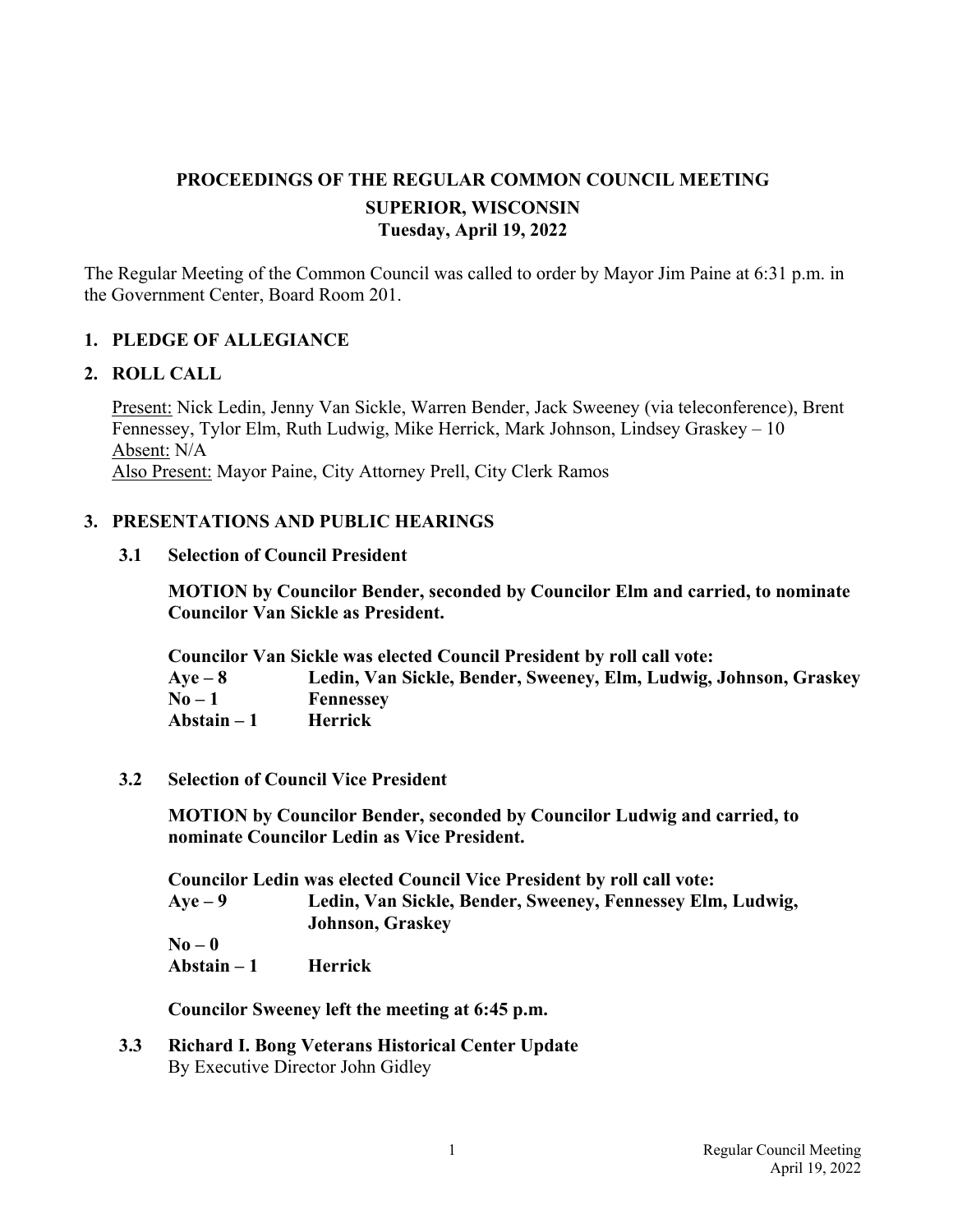# **4. APPROVAL OF MINUTES**

**4.1 April 6, 2022** - Regular Council Meeting. **MOTION to approve by Councilor Bender, seconded by Councilor Elm, and carried.**

### **5. CORRESPONDENCE TO BE FILED (No action)**

- **5.1** CLAIMS referred to the Liability Claims Committee by City Clerk's Office:
	- **1.** Claim No. 22-04, David McMeekin and Teresa Latham (Received 4/6/22)

## **6. MAYOR'S REPORT**

## **6.1 Report from Mayor Paine**

 6.2 MAYOR PAINE recommending renaming the Festival Committee as the "Culture, Event, and Public Art Commission" and retaining all existing members, officers, and policies. **MOTION to approve by Councilor Fennessey, seconded by Councilor Ledin.** 

 **MOTION to amend last sentence in second paragraph of policy to include "voting" by Councilor Elm, seconded by Councilor Bender and carried. Line will now read, "Each**  *voting* **member will serve or a period of three years…"** 

**Voice vote to approve motion, as amended, carried unanimously.** 

 6.3 MAYOR PAINE recommending the approval of R22-13595, a resolution clarifying the disposition of the Tourism Development Fund Committee and any remaining funds allocated to that committee. **MOTION to approve by Councilor Bender, seconded by Councilor Elm, and carried.**

# **6.4 Committee Appointments**

FESTIVAL COMMITTEE:

 **1.** Appoint Amanda Korhonen for a three-year term, expiring April 2025.

 **2.** Appoint Heidi Blunt for a three-year term, expiring April 2025. **MOTION to approve by Councilor Bender, seconded by Councilor Elm, and carried.**

TOURISM DEVELOPMENT COMMISSION:

 **1.** Appoint Melissa LaTour for a three-year term, expiring April 2025. **MOTION to approve by Councilor Bender, seconded by Councilor Ludwig, and carried.**

#### PLAN COMMISSION:

 **1.** Appoint Garner Moffat for a three-year term, expiring April 2025. **MOTION to approve by Councilor Elm, seconded by Councilor Bender, and carried.**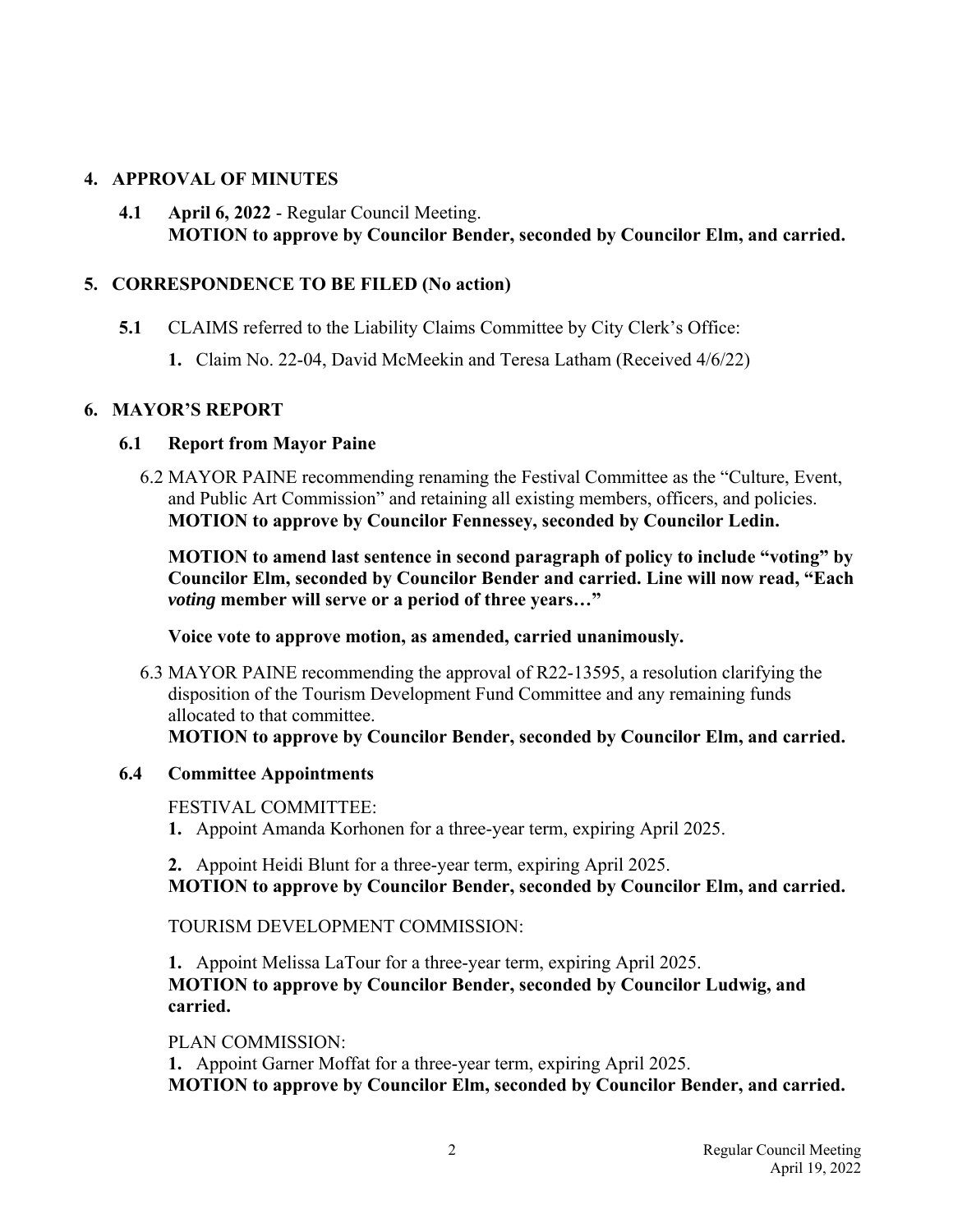# **7. STANDING COMMITTEE REPORTS**

- **7.1 Human Resources Committee** (*No meeting to report)*
- **7.2 Public Works Committee** *(Meeting held April 7, 2022)* Report from Councilors Van Sickle and Ludwig.

## RECOMMENDATIONS:

- **1.** Approve a contract with JMF Construction for the 2022 CDBG & CIP Sidewalk Replacement in the amount of \$441,398.73.
- **2.** Approve a contract with Easy Living, LLC for a Maintenance Agreement for Belknap, Tower and the Roundabout in the amount of \$65,000.
- **3.** Approve a contract with O'Day Equipment, LLC to upgrade the Barker's Marina Fuel Line in the amount of \$69,339.00.
- **4.** Approve R22-13596, a resolution supporting "No Mow May."
- **5.** Approve the purchase two (2) John Deere 544P Wheel Loaders under the MN Net State Bid Contract from McCoy Construction & Forestry. **MOTION to approve by Councilor Van Sickle, seconded by Councilor Bender, and carried.**
- **7.3 Finance Committee** (*No meeting to report)*
- **7.4 Licenses and Fees Committee** (*No meeting to report)*
- **7.5 Public Safety Committee** (*No meeting to report)*
- **7.6 Committee of the Whole Meeting** (*No meeting to report)*

# **8. SPECIAL COMMITTEE REPORTS**

# 8.1 REPORTS WITH RECOMMENDATIONS

 **8.1.1 Golf Course Committee** (*Meeting held March 28, 2022*) Report from Councilor Graskey.

#### RECOMMENDATIONS:

**1.** Approve the purchase of the Wisconsin-shaped tee signage presented by KemperSports. **MOTION to approve by Councilor Graskey, seconded by Councilor Fennessey, and carried.**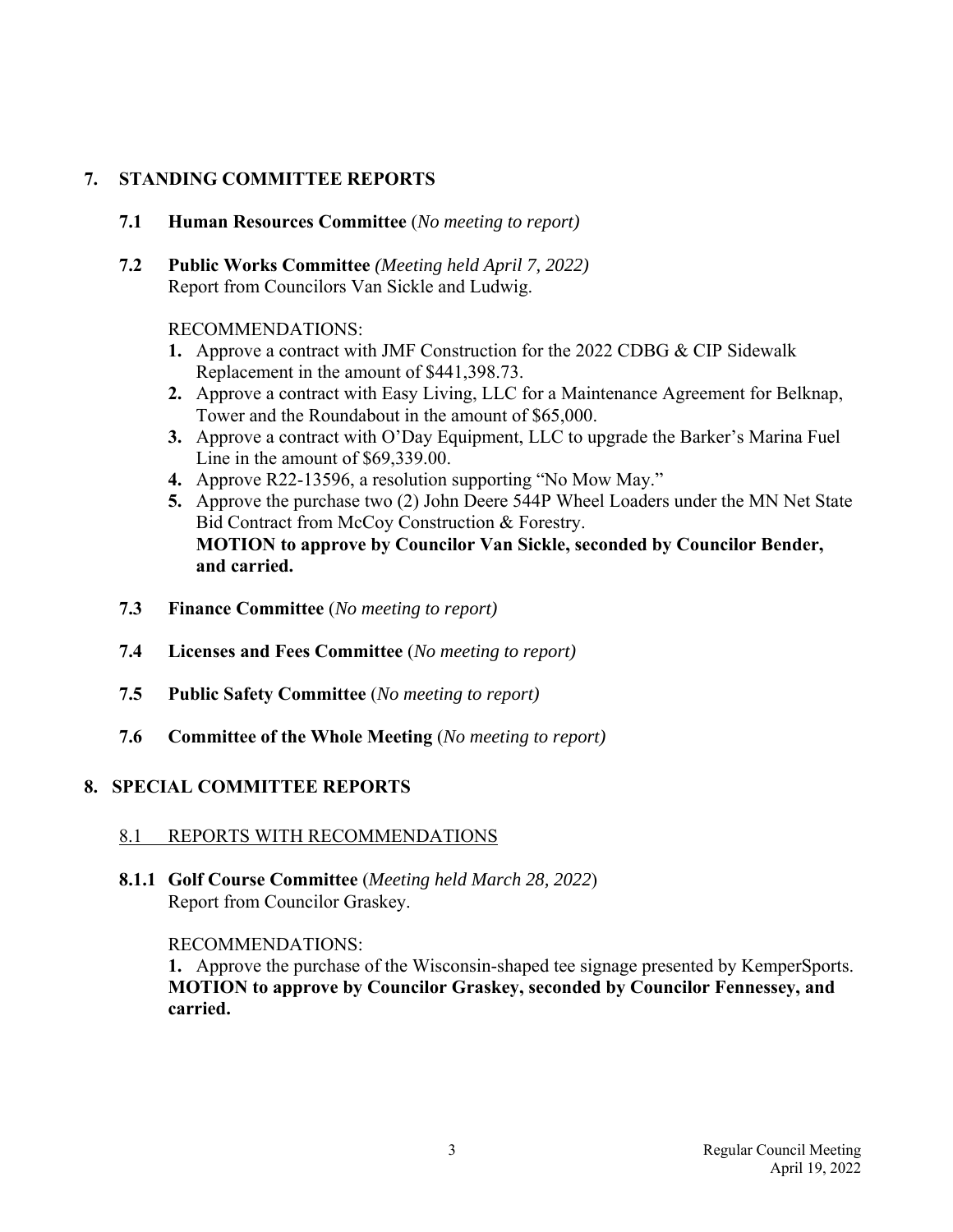**8.1.2 Tourism Development Commission** (*Meetings held April 7, 2022 and April 14, 2022*) Report from Councilor Graskey.

RECOMMENDATIONS:

**1.** Approve the Marketing Services Contract with Swim Creative. **MOTION to approve by Councilor Graskey, seconded by Councilor Bender, and carried.**

#### 8.2 REPORTS SANS RECOMMENDATIONS

- **8.2.1 Building Board of Appeals** (*Meeting held March 30, 2022*) Report from the Chair.
- **8.2.2 Festival Committee** (*Meeting held April 5, 2022*) Report from the Chair.
- **8.2.3 Police and Fire Commission** (*Meeting held April 13, 2022*) Report from the Chair.

## **9. OLD BUSINESS**

#### **10. NEW BUSINESS**

- **10.1** CITY CLERK RAMOS recommending approval of a Temporary Class "B" License for The Border Town Betties (President Becky Scherf, 1628 Hughitt Avenue, Superior, Wisconsin 54880) for 4th of July Festival, which will be held at Barker's Island on July 4, 2022. **MOTION to approve by Councilor Elm, seconded by Councilor Ledin, and carried.**
- **10.2** FIRE CHIEF GORDON recommending waiving the bidding procedure and using the \$50,000 Fire Department Station Repairs allocation of the CIP budget to award the following contracts for Station 2 foundation/concrete improvements:

 1. Johnson Wilson Constructors in the amount of \$40,200.00, for foundation/concrete removal and replacement.

2. LHB in the amount of \$8,106.00, for their professional services. **MOTION to approve both contracts by Councilor Fennessey, seconded by Councilor Graskey, and carried.**

 **10.3** COMMUNITY DEVELOPMENT MANAGER ANDERSON recommending approval of the Memorandum of Understanding between the City of Superior and Northwest Wisconsin Community Services Agency, Inc. **MOTION to approve by Councilor Ludwig, seconded by Councilor Bender, and carried.**